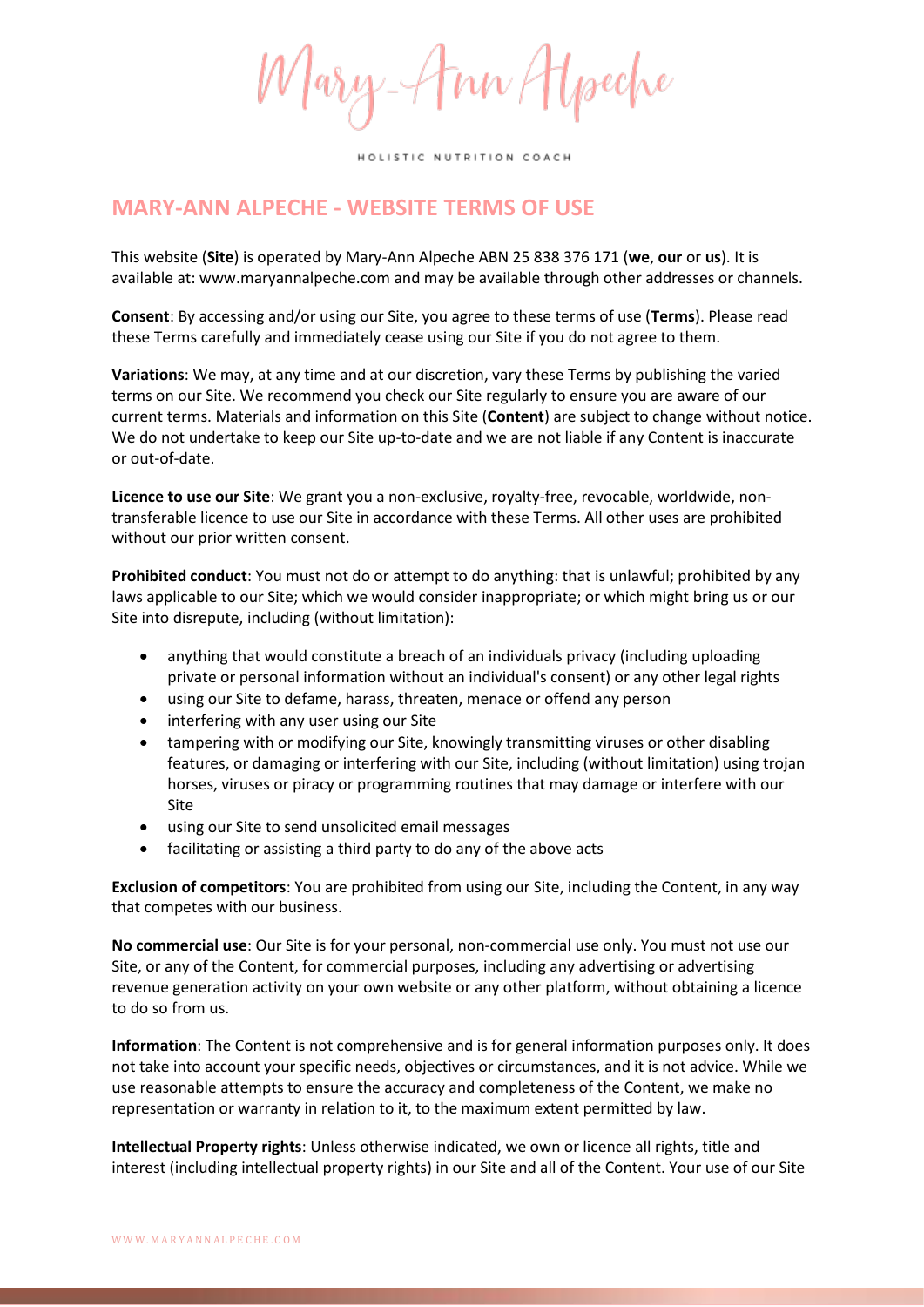Mary-Am Atpeche

and your use of and access to any Content does not grant or transfer to you any rights, title or interest in relation to our Site or the Content. You must not:

- copy or use, in whole or in part, any Content
- reproduce, retransmit, distribute, disseminate, sell, publish, broadcast or circulate any Content to any third party
- breach any intellectual property rights connected with our Site or the Content, including (without limitation) altering or modifying any of the Content, causing any of the Content to be framed or embedded in another website or platform, or creating derivative works from the Content

**User Content**: You may be permitted to post, upload, publish, submit or transmit relevant information and content (**User Content**) on our Site. By making available any User Content on or through our Site, you grant to us a worldwide, irrevocable, perpetual, non-exclusive, transferable, royalty-free licence to use the User Content, with the right to use, view, copy, adapt, modify, distribute, license, sell, transfer, communicate, publicly display, publicly perform, transmit, stream, broadcast, access, or otherwise exploit such User Content on, through or by means of our Site.

You agree that you are solely responsible for all User Content that you make available on or through our Site. You represent and warrant that:

- you are either the sole and exclusive owner of all User Content or you have all rights, licences, consents and releases that are necessary to grant to us the rights in such User Content (as contemplated by these Terms)
- neither the User Content nor the posting, uploading, publication, submission or transmission of the User Content or our use of the User Content on, through or by means of our Site will infringe, misappropriate or violate a third party's intellectual property rights, or rights of publicity or privacy, or result in the violation of any applicable law or regulation

We do not endorse or approve, and are not responsible for, any User Content. We may, at any time (at our sole discretion), remove any User Content.

**Third party sites**: Our Site may contain links to websites operated by third parties. Unless expressly stated otherwise, we do not control, endorse or approve, and are not responsible for, the content on those websites. You should make your own investigations with respect to the suitability of those websites.

**Discontinuance**: We may, at any time and without notice to you, discontinue our Site, in whole or in part. We may also exclude any person from using our Site, at any time and at our sole discretion. We are not responsible for any Liability you may suffer arising from or in connection with any such discontinuance or exclusion.

**Warranties and disclaimers**: To the maximum extent permitted by law, we make no representations or warranties about our Site or the Content, including (without limitation) that:

- they are complete, accurate, reliable, up-to-date and suitable for any particular purpose
- access will be uninterrupted, error-free or free from viruses
- our Site will be secure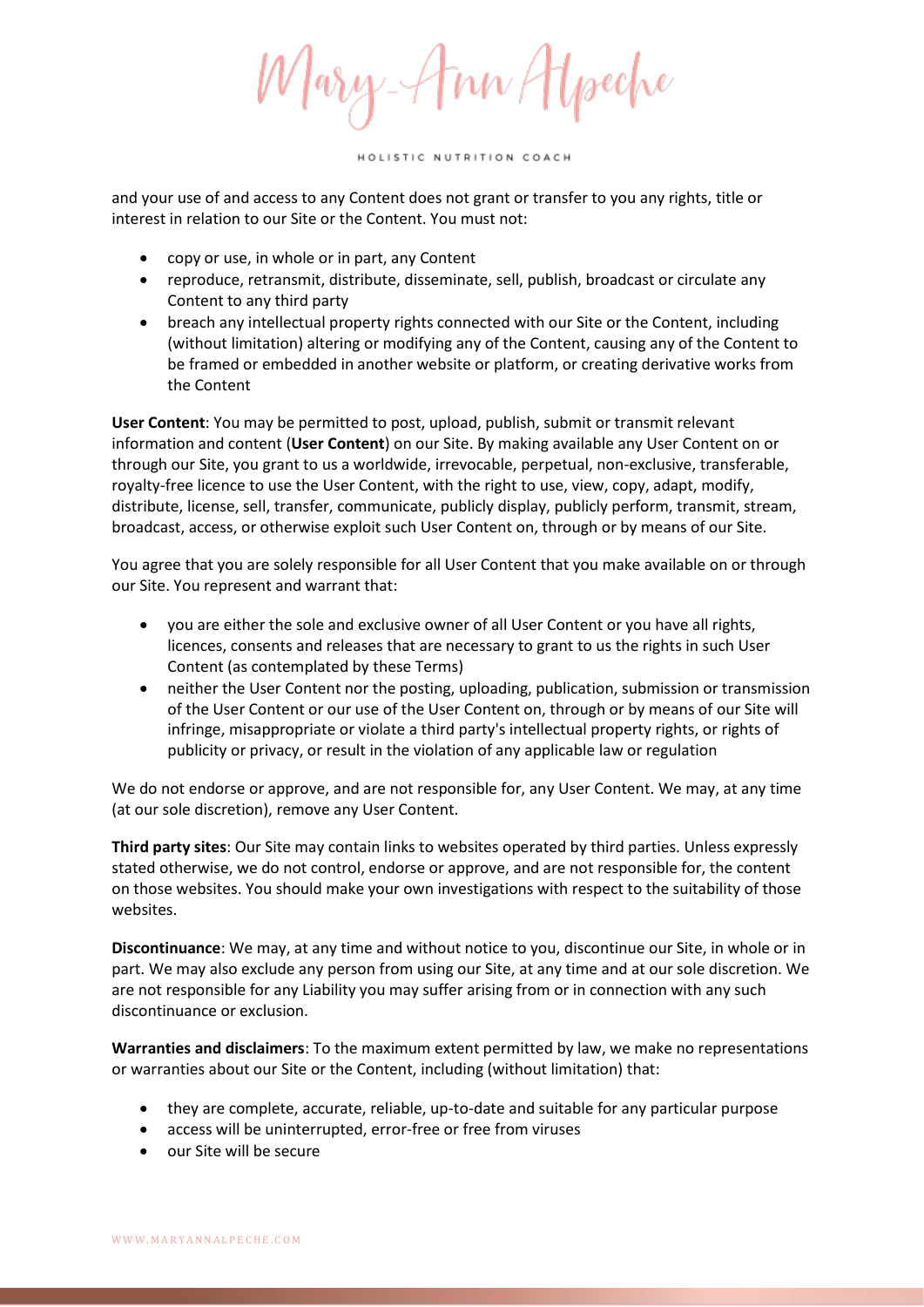Mary-Ann Hyseche

You read, use and act on our Site and the Content at your own risk.

**Limitation of liability**: To the maximum extent permitted by law, we are not responsible for any loss, damage or expense, howsoever arising, whether direct or indirect and/or whether present, unascertained, future or contingent (**Liability**) suffered by you or any third party, arising from or in connection with your use of our Site and/or the Content and/or any inaccessibility of, interruption to or outage of our Site and/or any loss or corruption of data and/or the fact that the Content is incorrect, incomplete or out-of-date.

**Indemnity**: To the maximum extent permitted by law, you must indemnify us, and hold us harmless, against any Liability suffered or incurred by us arising from or in connection with your use of our Site or any breach of these Terms or any applicable laws by you. This indemnity is a continuing obligation, independent from the other obligations under these Terms, and continues after these Terms end. It is not necessary for us to suffer or incur any Liability before enforcing a right of indemnity under these Terms.

**Termination**: These Terms are effective until terminated by us, which we may do at any time and without notice to you. In the event of termination, all restrictions imposed on you by these Terms and limitations of liability set out in these Terms will survive.

**Disputes**: In the event of any dispute arising from, or in connection with, these Terms (**Dispute**), the party claiming there is a Dispute must give written notice to the other party setting out the details of the Dispute and proposing a resolution. Within 7 days after receiving the notice, the parties must, by their senior executives or senior managers (who have the authority to reach a resolution on behalf of the party), meet at least once to attempt to resolve the Dispute or agree on the method of resolving the Dispute by other means, in good faith. All aspects of every such conference, except the fact of the occurrence of the conference, will be privileged. If the parties do not resolve the Dispute, or (if the Dispute is not resolved) agree on an alternate method to resolve the Dispute, within 21 days after receipt of the notice, the Dispute may be referred by either party (by notice in writing to the other party) to litigation.

**Severance**: If a provision of these Terms is held to be void, invalid, illegal or unenforceable, that provision must be read down as narrowly as necessary to allow it to be valid or enforceable. If it is not possible to read down a provision (in whole or in part), that provision (or that part of that provision) is severed from these Terms without affecting the validity or enforceability of the remainder of that provision or the other provisions in these Terms.

**Jurisdiction**: Your use of our Site and these Terms are governed by the laws of New South Wales. You irrevocably and unconditionally submit to the exclusive jurisdiction of the courts operating in New South Wales and any courts entitled to hear appeals from those courts and waive any right to object to proceedings being brought in those courts.

Our Site may be accessed throughout Australia and overseas. We make no representation that our Site complies with the laws (including intellectual property laws) of any country outside Australia. If you access our Site from outside Australia, you do so at your own risk and are responsible for complying with the laws of the jurisdiction where you access our Site.